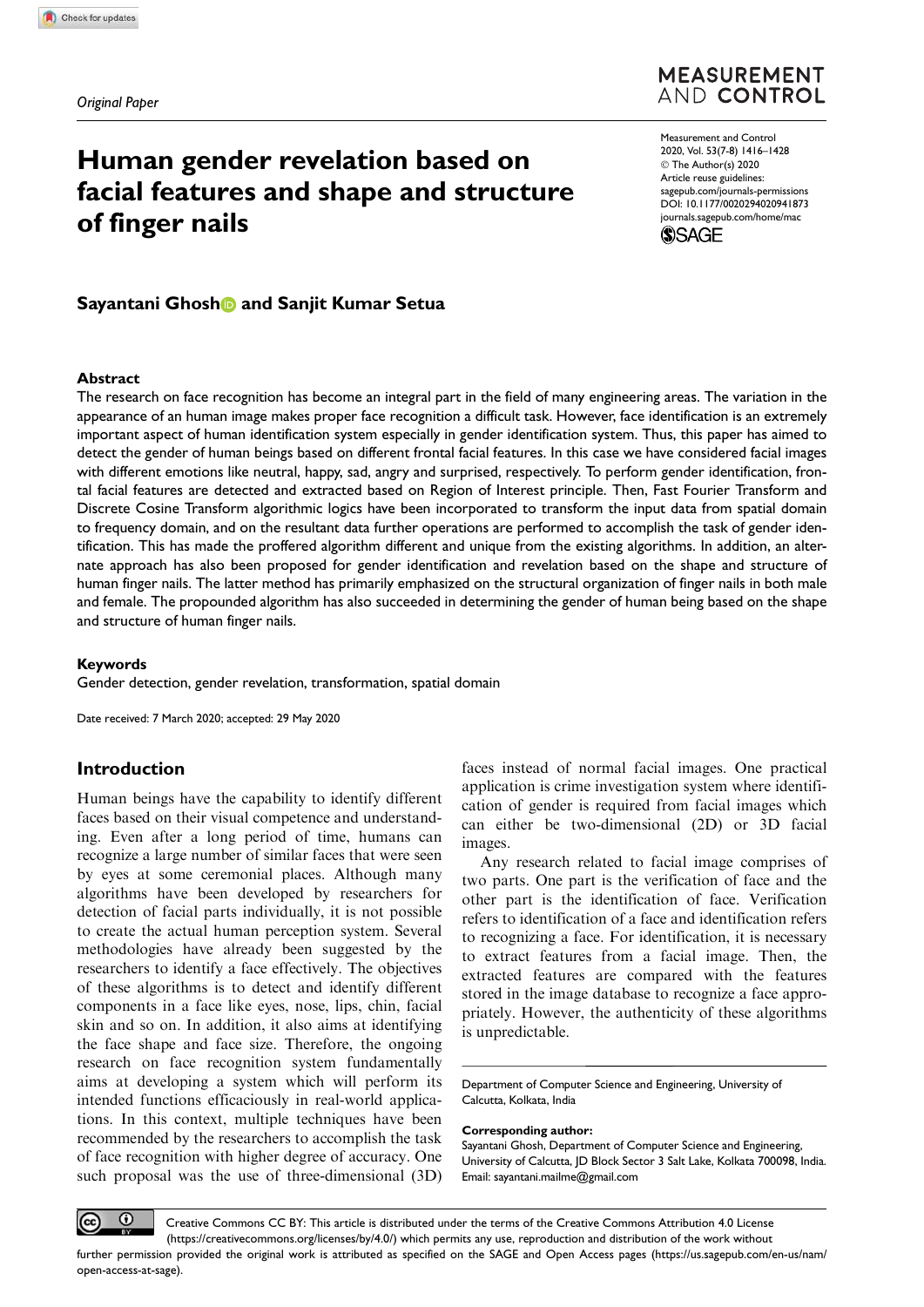In this paper, we have incorporated the logic of fast Fourier transform (FFT) and discrete cosine transform (DCT) for the detection of human gender based on the extracted features of a facial image.

The FFT is a discrete Fourier Transform algorithm which is needed to minimize the number of calculations for "N" points from  $2N^2$  to 2Nlg N, where lg refers to the base-2 logarithm. The elementary idea is to divide a transform of length " $N$ " into two transforms of length  $N/2$  using the formula as shown in equation  $(1)^{1}$ 

$$
\sum_{n=0}^{N-1} a_n e^{-2\pi i n k/N} = \sum_{n=0}^{N/2-1} a_{2n} e^{-2\pi i (2n) k/N}
$$
  
+ 
$$
\sum_{n=0}^{N/2-1} a_{2n+1} e^{-2\pi i (2n+1) k/N}
$$
  
= 
$$
\sum_{n=0}^{N/2-1} a_n e^{2\pi i n k/(N/2)}
$$
  
+ 
$$
e^{-2\pi i n k/N} \sum_{n=0}^{N/2-1} a_n o d d_e^{-2\pi i n k/(N/2)}
$$
 (1)

FFT has wide variety of a\pplications in signal processing. It has proved beneficial for operations like reading sound waves and several other applications. FFT can also be used for solving different equations or in various types of frequency activities which prove to be useful in variety of ways. This algorithm has proved to be highly beneficial in the field of engineering and mathematics where it aims at changing or developing elements in different technologies like sound engineering, seismology or in voltage measurements.

Similarly, DCT can be defined as a technique which is used to convert the pixel values in spatial domain to values in frequency domain. In JPEG (Joint Photographic Experts Group) compression an image is divided into  $8 \times 8$  blocks, and 2D DCT as explained below is applied to each of these  $8 \times 8$  blocks. In JPEG decompression, the inverse DCT (IDCT) is applied on each of the  $8 \times 8$  DCT coefficient blocks<sup>1</sup>

$$
F(u, v) = \frac{1}{4}C(u)C(v)\sum_{i=0}^{7} \sum_{j=0}^{7} f(i,j)
$$

$$
\cos\left(\frac{(2i+1)u\pi}{16}\right)\cos\left(\frac{(2j+1)v\pi}{16}\right)
$$
(2)

Thus, DCT helps in separating an image into multiple components or spectral sub-bands with varying visual quality.

In our experiment, we have calculated the length and width of the extracted features like forehead, eyes, nose, eyebrow, chin and upper lip by utilizing the Euclidean distance formula for distance measurement. These values form an input matrix on which the proffered algorithm is implemented to obtain the end result. The role of the FFT and DCT methods in our experiment is to generate the coefficient matrices corresponding to the input matrix. Then, a threshold value is computed based on the values of the coefficient matrix. The next step involves generation of binary matrix corresponding based on the following logic, that is, if the coefficient value in the coefficient matrix is greater than the threshold value, then the outcome in the binary matrix will be "1" else "0."

This paper has also defined another methodology for gender detection which is based on the shape and structure of human finger nails. A human hand comprises of five fingers namely thumb, index, middle, ring and little fingers respectively. These five fingers have nails of different shapes like (1) oval; (2) almond; (3) round; (4) square; (5) stiletto; (6) coffin/ballerina; (7) squoval; (8) flare; (9) mountain peak; (10) edge; (11) lipstick and  $(12)$  arrow-head.<sup>2</sup> Furthermore, it is an experimental proven fact that the shape and structure of male and female finger nails are different. Like, female nails are usually longer and narrower than the male nails which are comparatively shorter and broader. Also the area of a male nail is larger than a female nail because of its broad structure. Thus, in the proffered methodology this logic has been incorporated to determine the gender of human being corresponding to a specific nail structure.

#### Related works

Face recognition plays a pivotal role in gender detection that has predominant application in crime investigation, reconstruction of face, face detection and so on. Gender detection or identification inherently determines the gender from facial images. Facial image analysis has its wide application in biometrics, human– robot interaction and computer perception. In biometrics face recognition and authentication plays an important role in various applications. In all applications the gender examination is required. The existing methods for gender identification are divided into feature-based method and appearance-based method.

The objective of the appearance-based method is to extract features from a facial image where the facial image is interpreted as a one-dimensional vector and then a suitable classifier is used to perform the gender classification operation. To achieve this, researchers primarily extracted pixel intensity values and then fed these values to the classifier to perform classification. This method involves the following steps. The first step is the preprocessing step where face alignment, image resizing and illumination normalization operations are performed. In the next step, the image transformation is performed to typically reduce the dimensions of the input image and also to analyzes the underlying structure of the image. Finally, the image classification operation is performed using a suitable binary classifier like support vector machine classifier. Other classifiers that can be applied are decision trees, neural networks and AdaBoost.3–6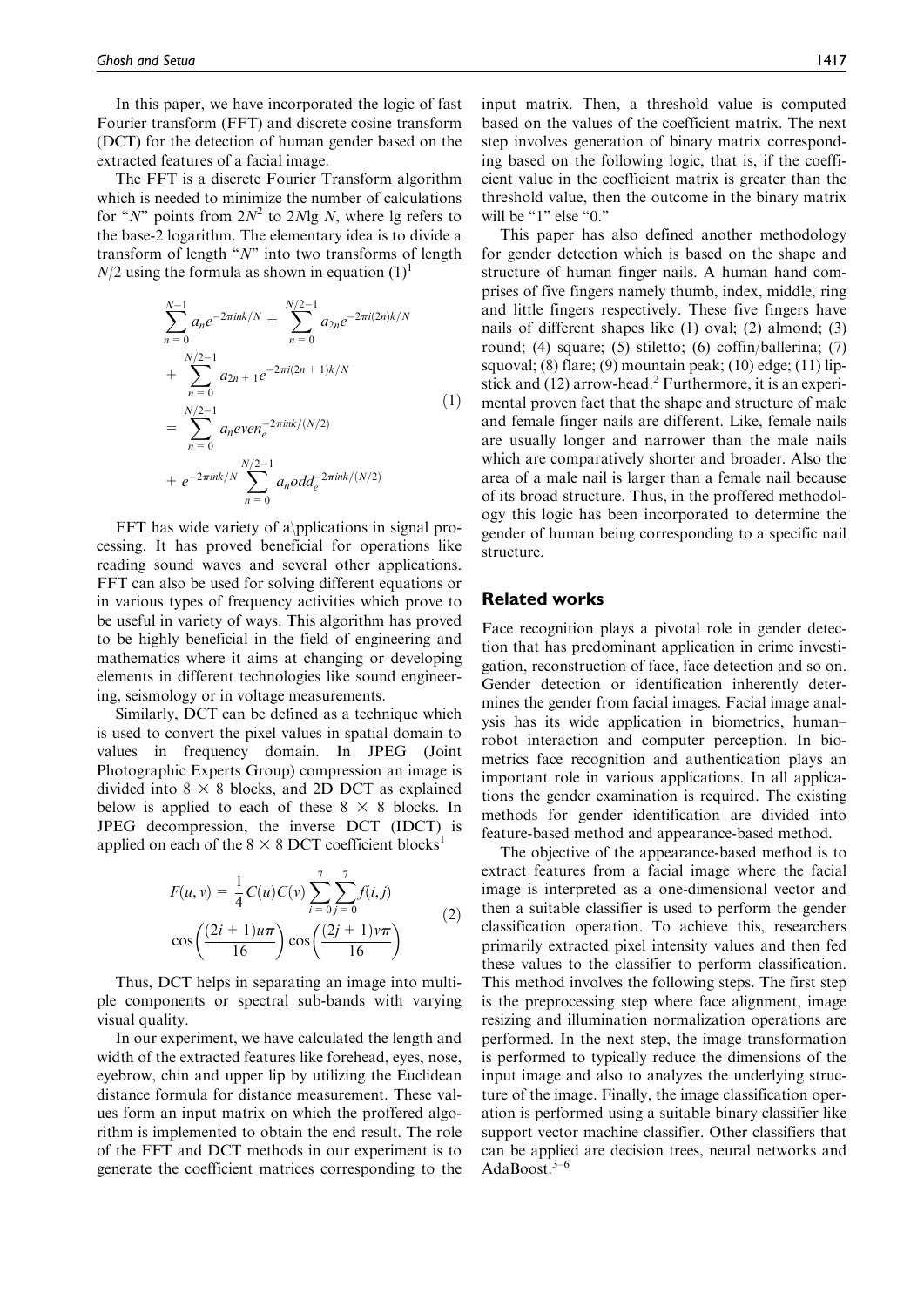A complete face analysis algorithm is proposed in Moghaddam and  $Yang$ , that performed three different operations like gender, race and age determination in a single framework. It has been practically observed that deep convolutional neural networks (CNNs) yield outstanding results when used for different image recognition problems. This is explained in paper.<sup>8</sup>

Furthermore, to obtain vivid information about gender classification methodologies, a review paper explained in Khan et al. $9$  can be explored. In the paper, the authors performed test operations on two databases, file exchange interface (FEI)<sup>9</sup> and a self-built database, and extracted different texture features from facial images. These texture features are extracted in three different levels that includes global, directional and regional levels, respectively. A kernel-based support vector machine has been used to perform classification. Similarly another concept related to gender and age is described in Modesto et al.<sup>10</sup> and Ping-Han et al.<sup>11</sup> Another paper<sup>12</sup> proposed a mechanism to achieve gender classification based on facial image. A hybrid system for gender and age classification has been presented in Khan et al.<sup>12</sup> In this paper, features are extracted through CNNs, and an extreme learning machine (ELM) algorithm is used for classification.

### Proposed methodology

The propounded methodologies described in this paper primarily aims at determining the gender of a person on the basis of different components present in human body. The first proffered technique analyzes the performance of the FFT and DCT algorithms in determining the human gender when implemented on the input data set comprising of frontal facial images. The second methodology enables an end user to identify the gender of human being based on the shape and structure of finger nails which comprises of thumb nail, index fingernail, middle fingernail, ring finger nail and little fingernail.

The first part of the experiment is executed in two facets. First, the primary features of a human facial image are extracted which includes the following: (1) forehead; (2) nose; (3) eyes; (4) chin; (5) eyebrow; (6) upper lip; (7) nose tip–upper lip. Second, Euclidean distance formula has been used to compute the length and width of the extracted features with respect to their positions in a human face.

It is experimentally proved that the following certainties can clearly distinguish a male gender from a female gender:

- (1) The forehead is more pronounced and larger in male than female.
- (2) The eyes are more defined and larger with long eye lashes in female than male.
- (3) A female has long and thin eyebrows whereas a male has shorter and thicker eyebrows.
- (4) A female has a rounder face with short chin compared to a male whose face is predominantly

square shaped with longer chin and a sharp and wide jawbone.

- (5) The upper lip is thicker in a female face over a male face.
- (6) The nose in a female face is combatively shorter and narrower compared to a male face.
- (7) The region between the nose tip and the upper lip is wider in a male face over a female face.

These actualities have been effectively used in our experiment to identify and discriminate between a male and a female face.

Once the Euclidean distances including (1) forehead width; (2) eyes length; (3) eyebrow length; (4) eyebrow width; (5) nose length; (6) chin length; (7) upper lip width and (8) nose tip–upper lip width are obtained, a matrix is formed. In the matrix, each value represents the computed distance of the extracted features. This matrix is passed as an input to the FFT algorithm and DCT algorithm to obtain the coefficients in the frequency domain. On the basis of these coefficients a threshold value  $(T)$  is computed. This threshold value is used to identify the gender of the facial image in the following way.

For a given face,

If forehead width (FW) is  $\geq T$ ; eye length (EL)  $\langle T;$  eyebrow length (EBL)  $\langle T;$  eyebrow width (EBW)  $>T$ ; nose length (NL)  $>T$ ; chin length (CL)  $>$  T; upper lip width (ULW)  $<$  T; nose tip-upper lip  $(NTUW) > T$ , then the predicted gender is male otherwise female. In this case, the value of the threshold  $(T)$ may vary with each computed distance.

The last section of the experiment aims at identifying and distinguishing between male and female genders based on the shape and structure of finger nails. It has been inferred through experiments that male finger nails are considerably broader and larger as compared to female finger nails which are usually thinner and narrower. Furthermore, the surface area of a male finger nail is larger than a female finger nails. These facts have been utilized in the proposed methodology to ascertain the human gender. The proffered algorithm has been implemented in the following way.

At the first step, the length " $l$ " and width " $w$ " of individual finger nail are calculated. Then the length  $(l)$ width (w) ratio of each finger is computed. In this case, the Euclidean distance formula has been used to perform the distance computation. At the conclusive step, the area of each finger nail is computed. Finally, these two enumerated values are used to detect and reveal the gender corresponding to the finger nail.

#### Design

This section aims at depicting the diagrammatic representation of the proposed technique in the form of flowcharts as shown in Figures 1 and 2 which depict the flow of control or the logical sequence of the procedure.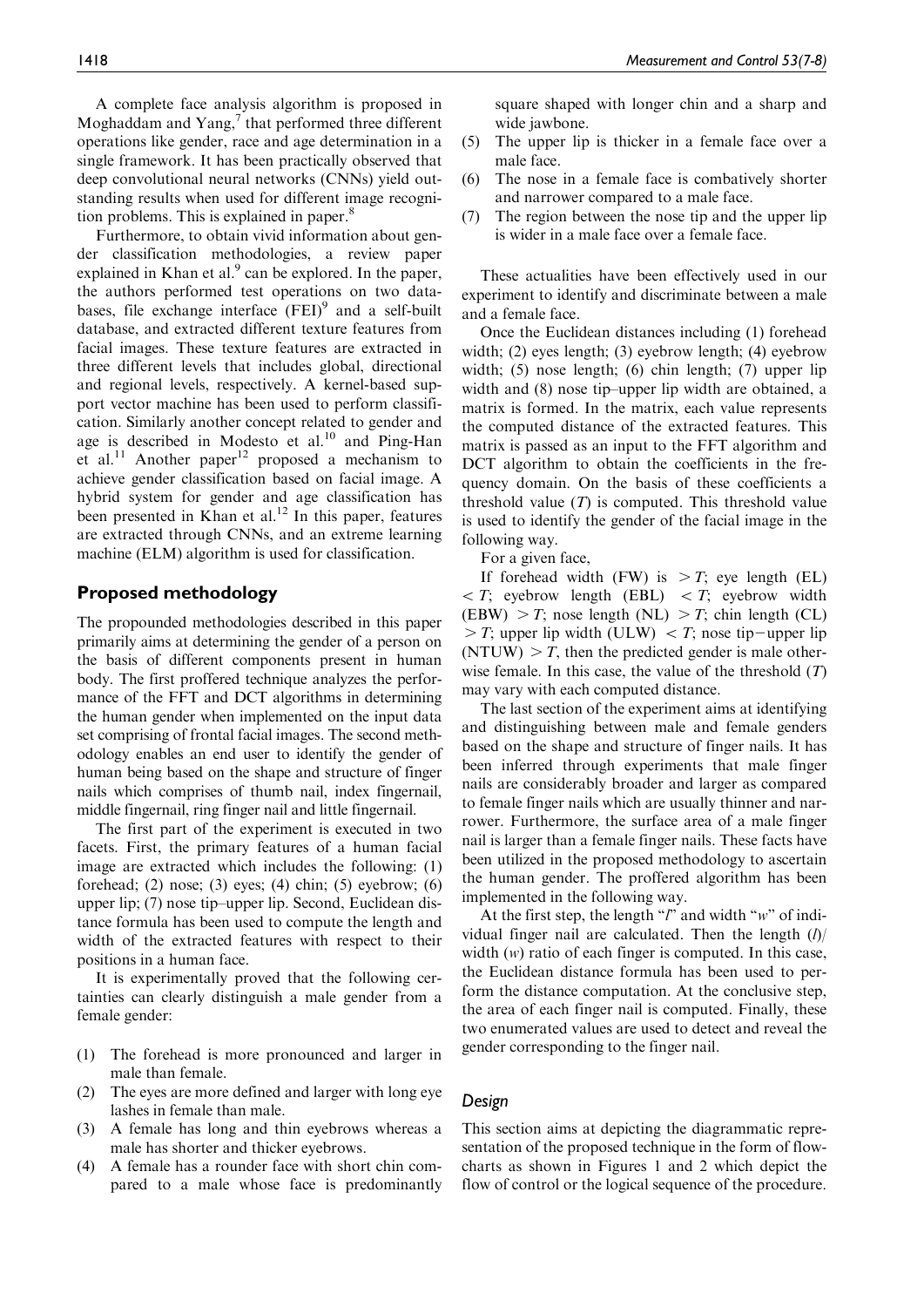#### Phase I—flowchart I.



Figure 1. Diagrammatic representation of the flow of logic for gender detection based on the extracted features of frontal facial image.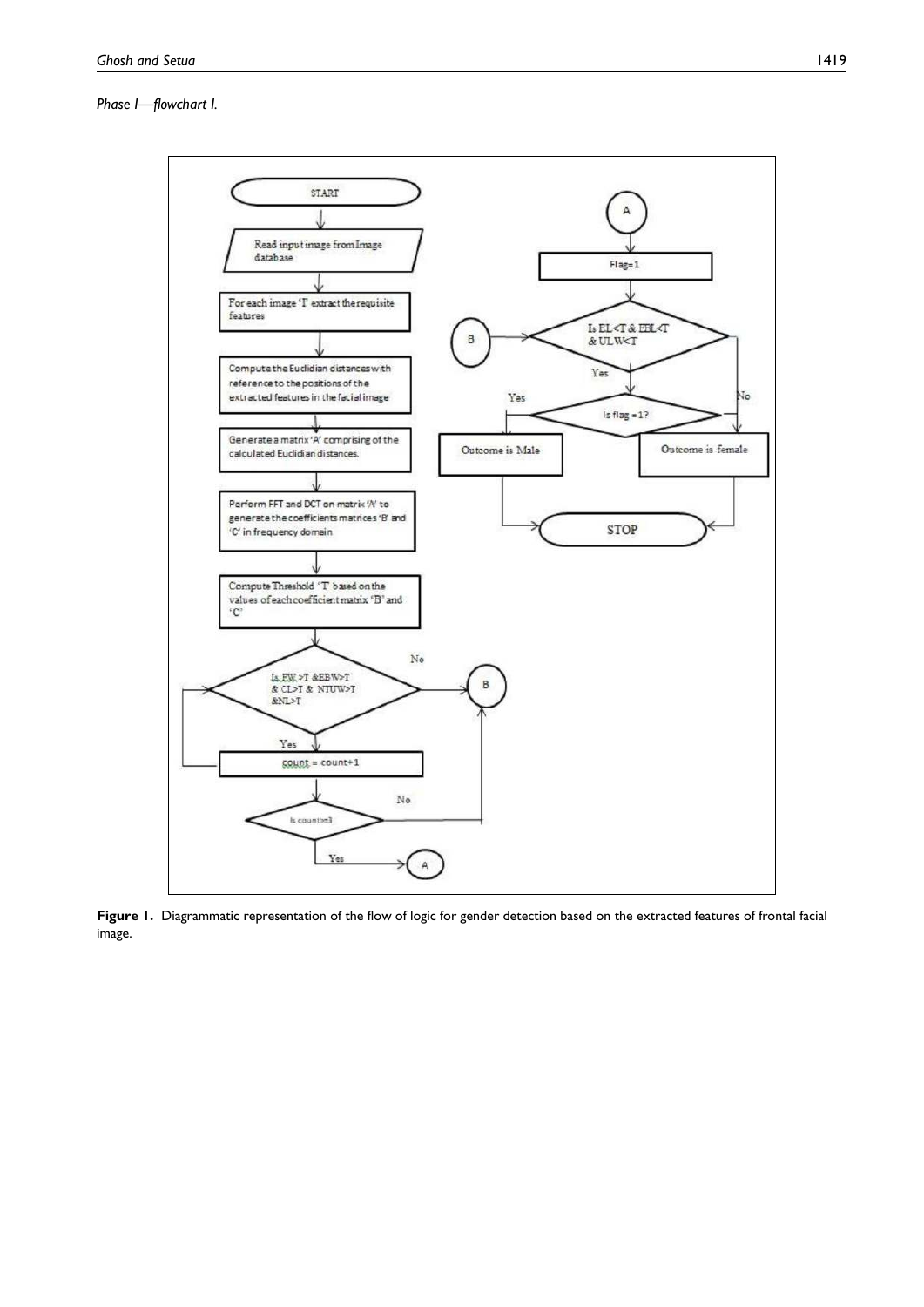#### Phase II—flowchart II.



Figure 2. Diagrammatic representation of the flow of logic for gender detection based on the shape and structure of human finger nails.

### Algorithm

In this section, the detailed algorithmic representation of the proffered technique is illustrated in the form of stepwise logical sequence of instructions.

#### Phase I—Algorithm I

Procedure GenderIdentify\_FFT + DFT (Image Set) //Perform gender detection based on the coefficient values obtained at frequency domain

#### Begin

- (1) Read Individual image from Image Database
- (2) Compute the size of the image database and assign to "n"
- (3) for each image  $i = 1$  to n (3.1) Obtain the grayscale Gray{i} for each RGB image
- (4) end for
- (5) for each image  $i = 1$  to n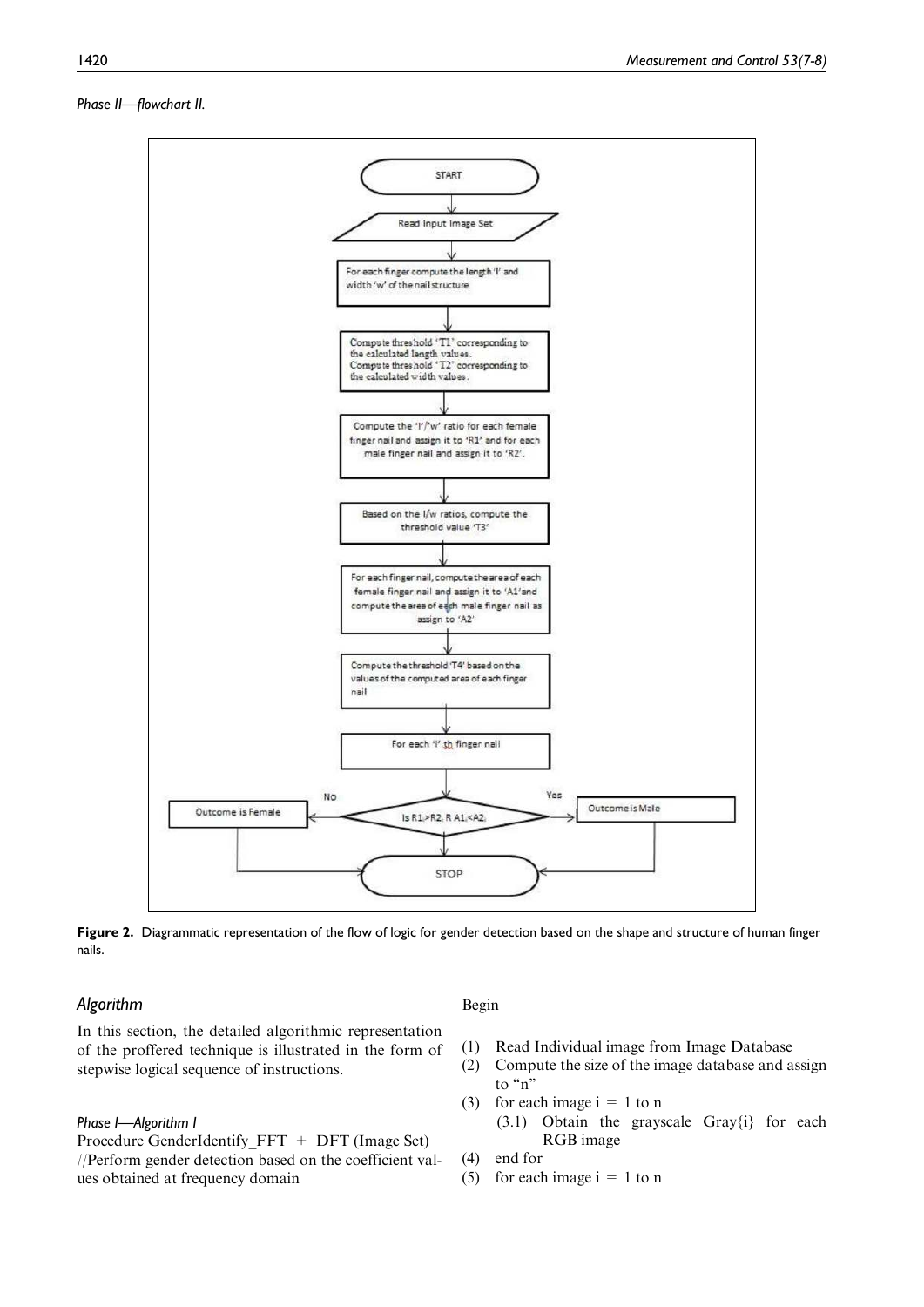- (5.1) Perform the Histogram Equalization on each image and store the resultant image in HIS{i}
- (6) end for
- (7) for  $i = 1$  to n
	- (7.1) extract features 'forehead', 'nose', 'eyes', 'eyebrow', 'chin', 'upper lip', 'nose tip-lip' from stored images in HIS{i}.
	- (7.2) Use Euclidean distance formula to compute the forehead width 'FW', nose length 'NL', eye length 'EL', eyebrow length 'EBL', eyebrow width 'EBW', chin length 'CL', upper lip width 'ULW' & nose tip – lip width 'NTUW'.
	- (7.3) Form a matrix 'A' comprising of the calculated values.
- (8) end for
- (9) Perform FFT on the matrix "A." Form the resultant matrix ''B'' comprising of the coefficients in frequency domain.
- (10) Perform DCT on the matrix "A." Form the resultant matrix "C" comprising of the coefficients in frequency domain.
- (11) for  $i = 1$ torow//row indicates the no of rows in the coefficient matrix
	- $(11.1)$  for  $i = 1$ tocol//col indicates the no of columns in the coefficient matrix
	- $(11.2)$  Th=Call function Thresh (matrix B, row, col) // Compute //the threshold values for matrix B
	- (11.3) Call function Thresh\_Compute (Th, matrix B, row, col)
	- (11.4) end for
	- (11.5) end for
- (12) for  $i = 1$  to row
	- $(12.1)$  for  $j=1$  to col
	- (12.2) Th=Call function Thresh (matrix C, row, col)

// Compute threshold values for matrix C

- (12.3) Call function Thresh\_Compute (Th, matrix C, row, col)
- (12.4) end for
- (12.5) end for
- (13) Display Result
- (14) End

Thresh  $(D(0)$  m) //Computes the threshold based on the coefficient matrix Begin

(1) for  $i = 1$  to n

- $(1.1)$  sum = 0
- $(1.2)$  for j = 1 to m
- $(1.3)$  sum = sum + D[i][ j]
- (1.4) end for

 $(1.5)$  Th[i] = sum/col

end for

# End

Thresh\_Compute (Th  $($ ) D $($  $|$  $|$  $|$  $, n, m)$ Begin

- (1) for  $i = 1$  to n
	- $(1.1)$  for  $j=1$  to m
		- $(1.2)$  if  $(D[i][j] > T[h[i])$
		- (1.3) E[i][j] = 1 //  $E$  is a binary matrix whose value '1'
		- (1.4) else // male and '0' indicates female
		- $(1.5)$  E[i][j]=0
		- (1.6) end if
		- (1.7) end for
		- (1.8) end for

End

#### Phase II—Algorithm II

Procedure GenderDetect\_NailStructure (Image Set) // Perform gender identification based on nail structure Begin

- (1) Read individual image from the Image Database
- (2) Compute the size of the image database and assign to "n"
- (3) for each image  $i = 1$  to n
	- (3.1) Obtain the grayscale Gray{i} for each RGB image
	- (3.2) end for
- (5) for each image  $i = 1$  to n
	- (5.1) perform the Histogram Equalization on each image and store the resultant image in  $HIS \{i\}$
	- (5.2) end for
- (6) for each image  $i = 1$  to n
	- (6.1) Extract the respective nail structure from each finger.
	- (6.2) Compute the length 'l' and the width 'w' of each finger nail.
	- (6.3) Compute the l/w ratio of female finger nail, store the result in 'R1' and l/w ratio of male finger nail and store the result in 'R2'.
	- (6.4) Compute the area of female finger nail, store the result in 'A1' and the area of male finger nail, store the result in 'A2'.
	- (6.5) end for
- (7) Form a matrix "M" comprising of lengths "l," widths "w,"'R1 "R2."
- (8) for each  $i = 1$ to col //'col' indicates the no of columns in matrix M
	- (8.1) for each  $j=1$  to row // 'row' denotes the no of rows in matrix M
	- $(8.3)$  T1 = Call function Thresh  $(M, \text{col}, \text{row})$ // Computes the threshold value for the matrix M
	- (8.4) Call function Thresh\_Compute (T1, M, col, row)
	- (8.5) end for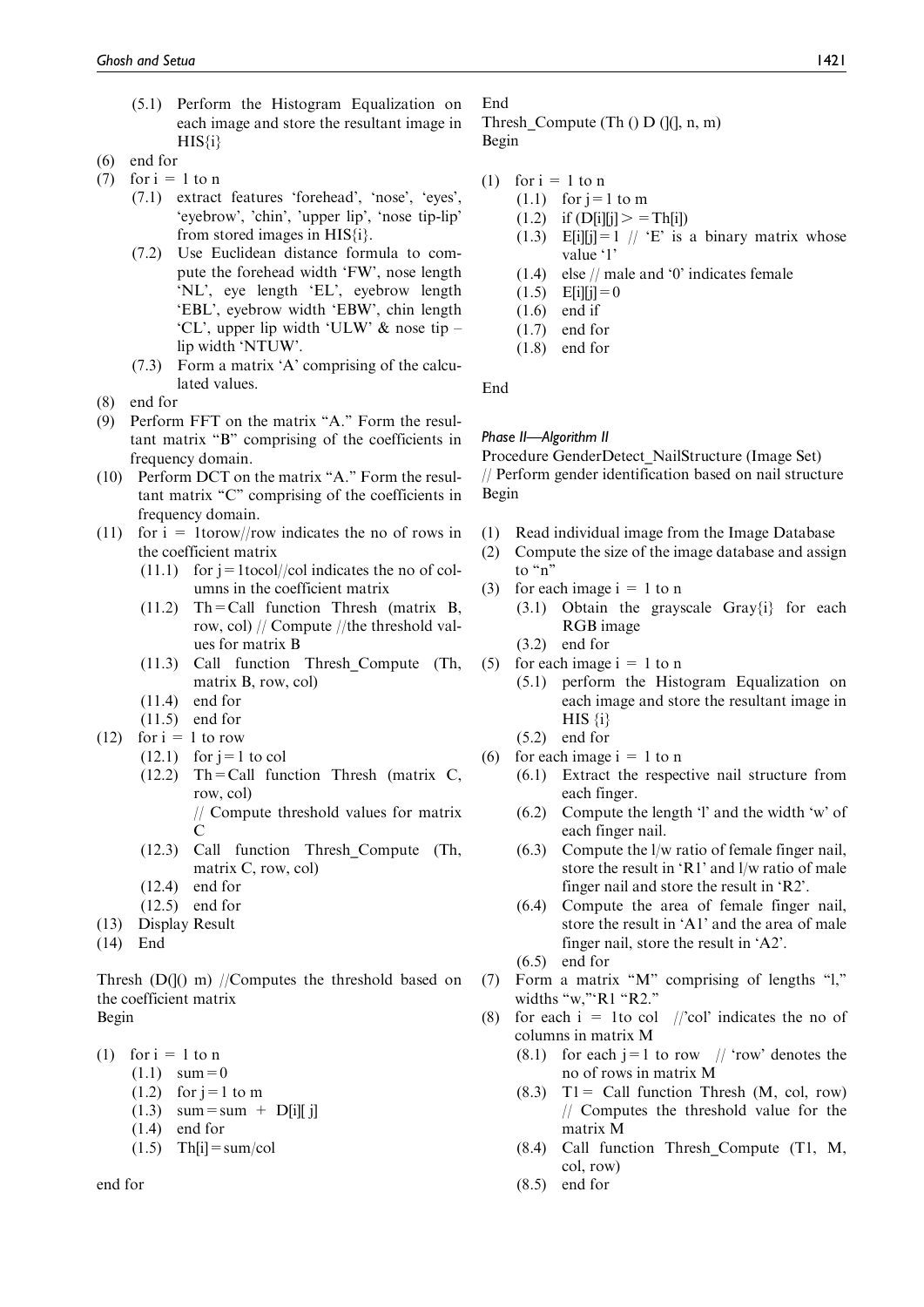```
(8.6) end for
```
- (9) Form a matrix A comprising of ''A1'' and ''A2.''
- (10) Call function thresh compute(A, row) // "row" indicates the no of rows in matrix "A"
- (11) Display Result

```
(12) end for
```
End

thresh\_compute  $(A, n)$ Begin

```
Step (1) a = 1
Step (2) b = 1 to n
Step (2.1) if (A[a][b] > A[a][b + 1])Step (2.2) E[a][b] = 1
Step (2.3) E[a][b + 1] = 0
Step (2.4) else
Step (2.5) E[a][b] = 0
Step (2.6) E[a][b + 1] = 1
Step (1.5)end if
Step (1.6) end for
```
End

## Experimental results

#### Data set

In our experiment, an image database is generated comprising of 240 images (120 males and 120 females), where each image denotes the frontal facial image of male or female with a specific emotion, that is, neutral, happy, sad, surprised and anger. The input images are primarily obtained from the Yale face database available in the Internet. Also we have referred to other images available online to constitute our input image set.

In the second phase of the experiment, we have used altogether 150 images of human finger nails comprising of 75 male finger nails and 75 female finger nails.

#### Experimental procedure and result

The proposed methodology aims at accomplishing the following two tasks:

- 1. Gender discrimination based on coefficient values at frequency domain by applying FFT and DCT.
- 2. Gender detection and revelation based on the shape and structure of the human finger nail.

To achieve the end results, the experiments have been carried out in two stages.



Figure 3. Diagrammatic representation of extracted features from facial image with neutral expression.

#### Stage I

At this stage, the gender discrimination is performed on the basis of some features of a human face. The proposed algorithm is implemented in four phases.

Phase I. In this phase the aforementioned lineaments, that is, the forehead, eyebrow, eye, nose, chin, upper lip are extracted. The extraction procedure is depicted in Figures 3 and 4, respectively. Then, Euclidean distance ED = sqrt $((x_2 - x_1)^2 + (y_2 - y_1)^2)$  is calculated based on the original position of these extracted features on the facial image. Thus, this distance formula has enabled us to compute the length and width of the extracted lineaments.

The experimental results obtained by implementing the above stated procedure are depicted in Table 1.

Phase II. In this phase, a matrix is generated comprising of the observed or experimental data. The FFT algorithm is implemented on this vector and a coefficient matrix is obtained as the output. The coefficient matrix represents the values obtained by the transformation of input values from spatial domain to frequency domain.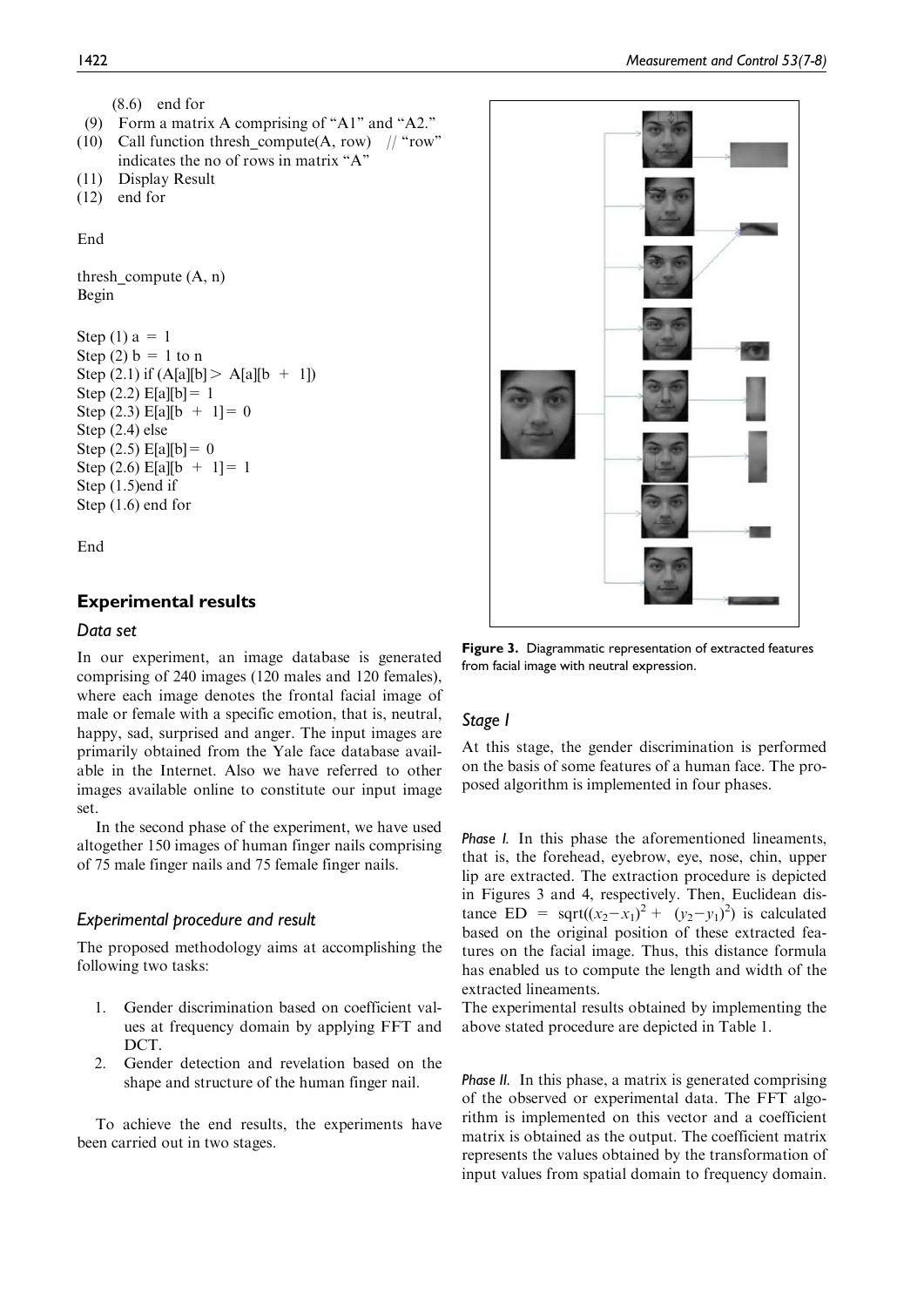| Emotion         | Neutral   |          | Happy      |            | Sad        |            | Surprised  |            | Anger      |          |
|-----------------|-----------|----------|------------|------------|------------|------------|------------|------------|------------|----------|
| <b>Features</b> | Female    | Male     | Female     | Male       | Female     | Male       | Female     | Male       | Female     | Male     |
| Forehead width  | 55,50,52  | 59,58,63 | 51,54,52   | 57,60,58   | 55,53,55   | 57,59,60   | 53,50,51   | 61,63,60   | 53,50,50   | 62,61,65 |
| Nose length     | 49,51,51  | 64.61.64 | 52,51,52   | 63,64,65   | 49,54,50   | 64.63.63   | 49,50,50   | 62,61,63   | 46,49,59   | 66,63,64 |
| Eyebrow width   | 4,3,3     | 7,6,8    | 2,3,2      | 8,7,7      | 3,3,3      | 7,8,8      | 2,3,2      | 7,7,6      | 3,3,3      | 7,6,8    |
| Chin length     | 55,50,52  | 60,58,63 | 51,54,52   | 57,60,58   | 50,53,55   | 57,59,60   | 51,52,53   | 61,59,62   | 52,50,52   | 62,61,63 |
| $N$ osetip $-$  | 21,21,21  | 24,25,25 | 16, 18, 19 | 22, 21, 22 | 17,19,19   | 23, 22, 22 | 16, 17, 18 | 24, 23, 23 | 22,22,21   | 26,25,25 |
| upper lip width |           |          |            |            |            |            |            |            |            |          |
| Eyes length     | 35.32.36  | 25,26,23 | 34,31,34   | 26,25,27   | 37, 36, 37 | 27,24,23   | 35.34.34   | 25,24,23   | 36, 36, 36 | 25,25,24 |
| Eyebrow length  | 28,29,28  | 19,20,22 | 28,29,30   | 15, 14, 16 | 29,28,29   | 26,21,20   | 26, 27, 27 | 23,22,21   | 27, 27, 28 | 23,22,20 |
| Upper lip width | 10, 10.10 | 4,4,4    | 10, 14, 11 | 3,3,3      | 12, 12, 10 | 3,3,2      | 11, 12, 12 | 4,4,4      | 12, 11, 11 | 2,2,2    |

Table 1. Tabulated representation of input matrix "A" comprising of distance measurement of extracted features position in human facial image.



Figure 4. Diagrammatic representation of extracted features from facial image with happy expression.

Similarly another coefficient matrix is obtained by implementing DCT algorithm on the input vector.

The experimental results obtained are shown in Tables 2 and 3.

Phase III. In the last phase, a key computation is performed, that is, threshold calculation. The threshold value is one of the primary components which help in determining whether the final outcome is male or female. This threshold value is calculated using the following formula

$$
Sum = \sum_{\substack{1 \le i \le m \\ 1 < j < n}} A(i,j) \tag{3}
$$

where " $m$ " refers to the number of rows and " $n$ " refers to the number of columns. Therefore

$$
Threshold(Th) = \frac{Sum}{n}
$$
 (4)

In our experiment, threshold value is computed distinctively for each extracted feature based on the values of the coefficient matrix. The role of the threshold in gender discrimination is described as follows.

Consider the coefficient matrix to be D[][] obtained after applying FFT/DCT.

Let the threshold computed for the feature "forehead" be "Th"

Therefore

$$
E(i,j) = \begin{cases} 1, & D(i,j) \geq Th \\ 0, & |otherwise \end{cases}
$$
 (5)

where  $E(i,j)$  is the value of the pixel at "*i*"th and "*j*"th column in the binary matrix  $E[\|]$  and  $D(i, j)$  is the value of the coefficient at row " $i$ " and column " $j$ " in the coefficient matrix D[][].

The inferred results obtained are represented in Tables 4 and 5.

In this way for each coefficient matrix a binary matrix is obtained where a value "1" at the "*ij*th" position in the matrix indicates that the threshold value " $Th$ " > = coefficient in the coefficient matrix while a value "0" at the "*ij*th" position indicates that the threshold value " $Th$ "  $\lt$  coefficient in the coefficient matrix.

For example, consider the extracted feature to be "eyebrow." Since it is an experimental proven fact that the eyebrow length is larger in female than in male, therefore corresponding to the coefficient value in the coefficient matrix, for the parameter ''eyebrow length,'' the binary matrix will contain "1" for every female and will contain "0" for every male. Similarly for the extracted feature "forehead," the binary matrix will contain "1" for every male and "0" for every female since the ''forehead width'' is considered to be larger in male than in female.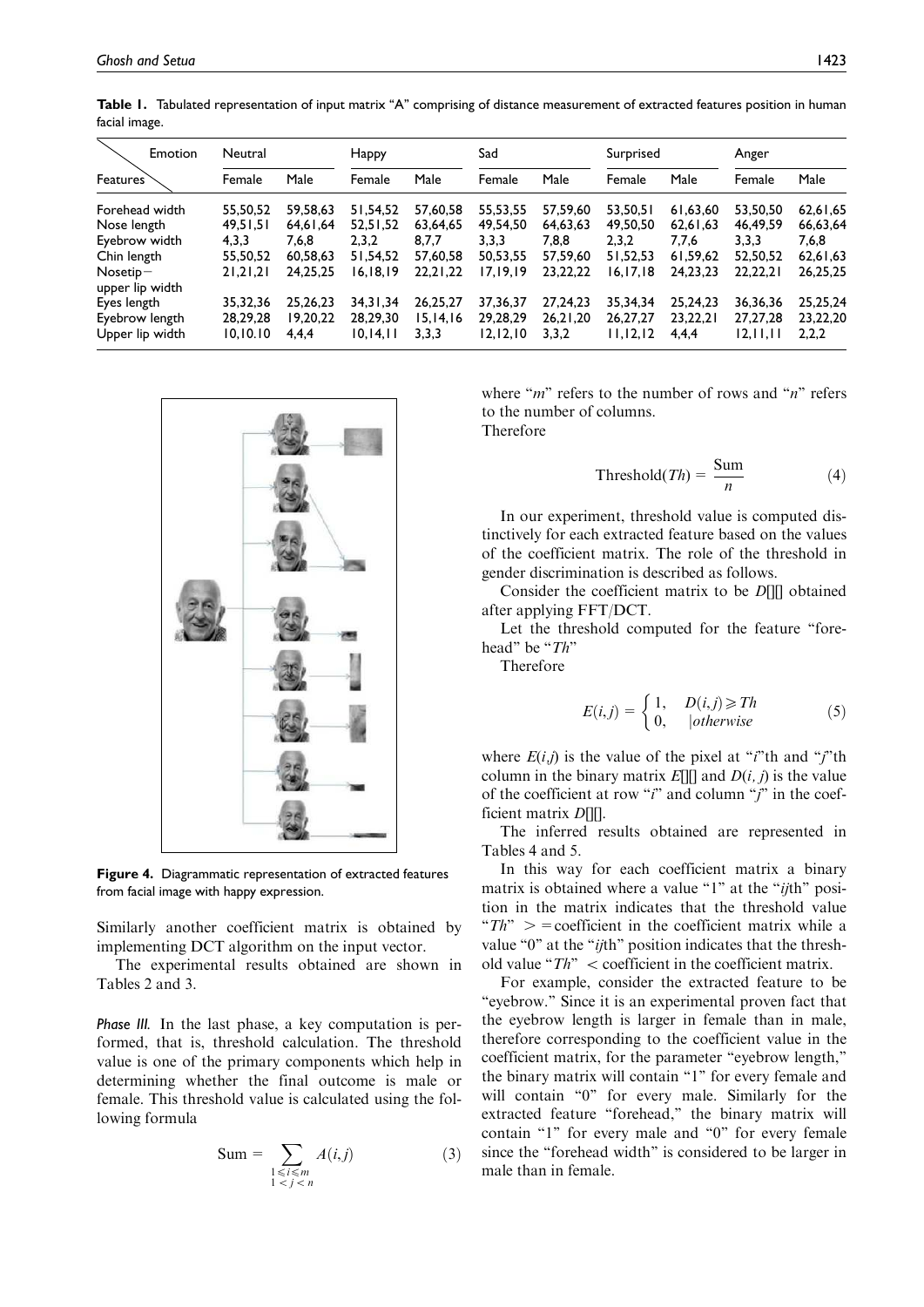| Emotion                                      | Veutral |                                                                      | <b>Adde</b>                                                             |      |       |      | urprised |                                                                               | Anger  |                                                                                        |
|----------------------------------------------|---------|----------------------------------------------------------------------|-------------------------------------------------------------------------|------|-------|------|----------|-------------------------------------------------------------------------------|--------|----------------------------------------------------------------------------------------|
| eatures                                      | emale   | Male                                                                 | emale                                                                   | Male | emale | Male | emale    | Male                                                                          | -emale | Male                                                                                   |
| orehead width                                |         | 14,208,223                                                           | 72, 80, 17                                                              |      |       |      |          |                                                                               |        |                                                                                        |
| lose length                                  |         |                                                                      |                                                                         |      |       |      |          |                                                                               |        |                                                                                        |
| yebrow width                                 |         |                                                                      |                                                                         |      |       |      |          |                                                                               |        |                                                                                        |
| hin length                                   |         |                                                                      |                                                                         |      |       |      |          |                                                                               |        |                                                                                        |
| vosetip–upper li <sup>.</sup><br>Eyes length |         | 33,33,33<br>74,71,76<br>74,71,76<br>33,33,33<br>48,50,49<br>19,20,19 | 30,29,30<br>69,70,68<br>69,70,30,30<br>50,29,30<br>72,16,21<br>22,16,21 |      |       |      |          | 15,213,21<br>33,36,37<br>33,36,37,78<br>75,73,78,8,32<br>70,19,18<br>20,19,18 |        |                                                                                        |
|                                              |         |                                                                      |                                                                         |      |       |      |          |                                                                               |        |                                                                                        |
| vebrow lengt                                 |         |                                                                      |                                                                         |      |       |      |          |                                                                               |        |                                                                                        |
| Ipper lip width                              |         | 9,20,19                                                              |                                                                         |      |       |      |          |                                                                               |        | 223,216,225<br>35,34,35<br>36,75,77<br>76,75,77,34,46,20<br>36,22,22,20<br>50,22,22,20 |
|                                              |         |                                                                      |                                                                         |      |       |      |          |                                                                               |        |                                                                                        |

Table 2. Tabulated representation of coefficient matrix ''B'' obtained after applying Fast Fourier Transform on input matrix.

Table 2. Tabulated representation of coefficient matrix "B" obtained after applying Fast Fourier Transform on input matrix.

Phase IV. This is the conclusive phase where final testing is performed, that is, for each facial image the values of the binary matrix is checked against all extracted feature for that particular image. This is implemented by following the below-mentioned steps.

Let E. be the binary matrix. Then, for  $x = 1$  to row for  $y = 1$  to col if  $((E[x][y]_{\text{forehead}} = 1) \& (E[x][y]_{\text{NoteLength}} = 1)$  $\&\text{(E[x][y]}_{\text{EyebrownLength}} = 0) \&\text{(E[x][y]}_{\text{EyebrownWidth}} = 1)$  $\&\text{(E[x][y]_{EyeLength} = 0) \&\text{(E[x][y]_{ChinLength} = 1) \&}$  $(E[x][y]_{\text{upperlipWidth}} = 0) \& (E[x][y]_{\text{Nosetip\_LipWidth}} =$ 1)) then Outcome is ''Male'' end if if  $((E[x][y])_{\text{forehead}} = 0) \& (E[x][y]_{\text{NoteLength}} = 0)$  $\&\left(\frac{E[x][y]}{EyebrowLength} = 1\right) \&\left(\frac{E[x][y]}{EyebrowWidth}\right)$ 0) &  $(E[x][y]_{EyeLength} = 1)$  &  $(E[x][y]_{ChinLength} = 0)$  $\&$  (E[x][y]<sub>upperlipWidth</sub> = 1)  $\&$ (E[x][y]<sub>Nosetip</sub> LipWidth  $= 0)$ then Outcome is "Female" end if end for end for

#### Stage II

At this stage the human gender is detected based on the shape and structure of finger nails which includes thumb nail, index finger nail, middle finger nail, ring finger nail and little finger nail. This task is accomplished by implementing the proffered algorithm as explained in the previous section in four phases.

Phase I. At the inception, the nails of five fingers are extracted from the each hand and stored as depicted in Figure 5(a) and (b).

Phase II. In this phase, for each finger the length and the width is calculated using the Euclidean distance formula as explained in Stage I of the experiment. Then the length/width ratio of each finger is calculated and stored in arrays "R1" and "R2."

The inferred result is depicted in Table 6.

Among the stored result, a threshold value "T1" is obtained by following the equation as given below

$$
Sum = \sum_{\substack{1 \le i \le p \\ 1 < j < q}} M(j, i) \tag{6}
$$

Here, "p" refers to the number of rows and "q" refers to the number of columns of the matrix M. Therefore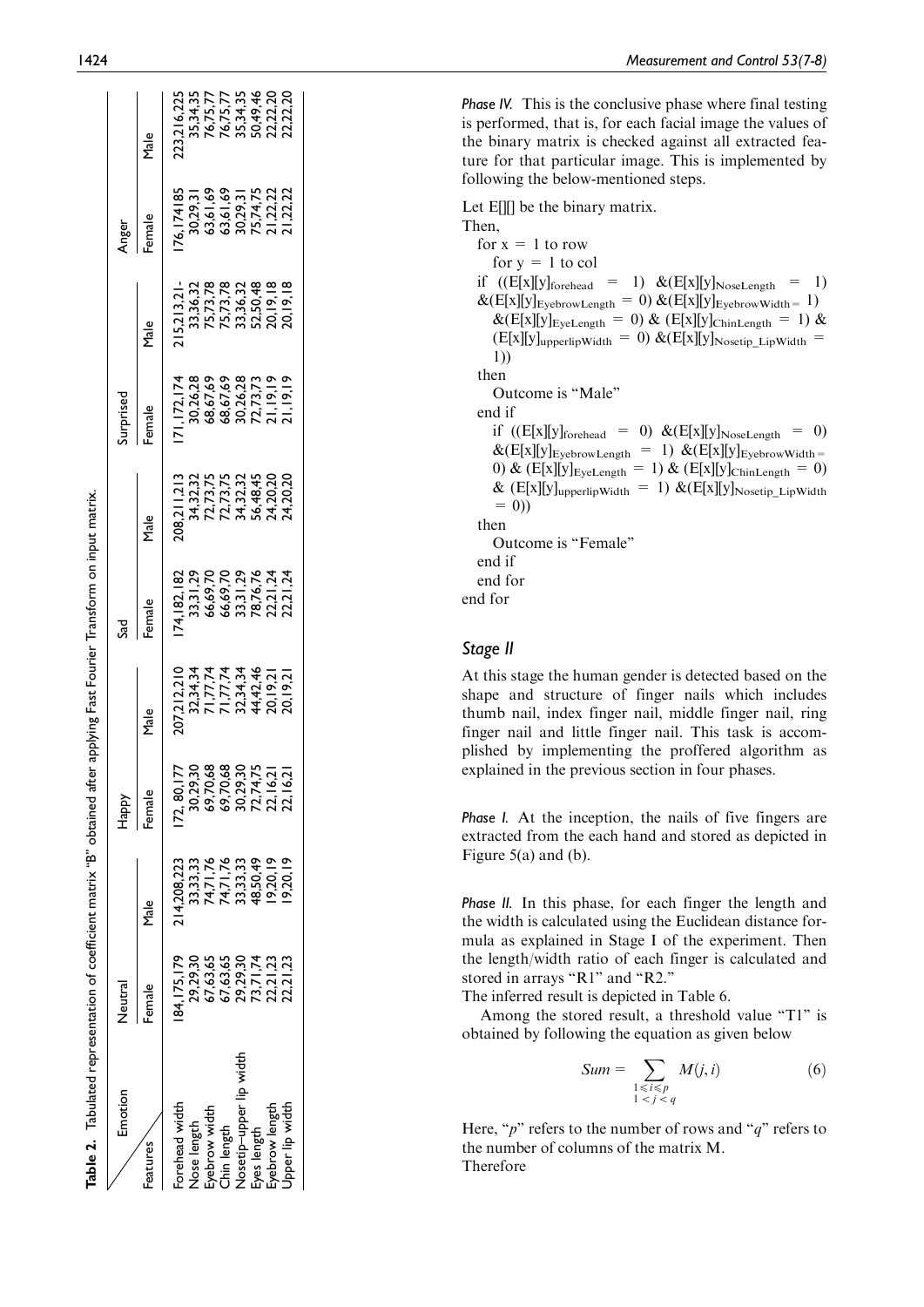| Emotion         | Neutral    |            | Нарру      |            | Sad        |            | Surprised  |            | Anger     |            |
|-----------------|------------|------------|------------|------------|------------|------------|------------|------------|-----------|------------|
| Features        | Female     | Male       | Female     | Male       | Female     | Male       | Female     | Male       | Female    | Male       |
| Forehead width  | 82,78,80   | 96,93,100  | 77,80.79   | 93,95,94   | 78,81,81   | 93,94,95   | 76,77,78   | 96.95.96   | 79,78,83  | 100,97,101 |
| Nose length     | 18, 18, 18 | 23.21.23   | 21.21.20   | 23,25,24   | 22.21.20   | 23.24.24   | 22.19.19   | 23.25.23   | 6.16.20   | 23, 22, 24 |
| Eyebrow width   | 16, 15, 15 | 14.15.15   | 13.14.15   | 12, 13, 12 | 16, 14, 15 | 13.13.13   | 14.12.14   | 15.16.14   | 17.16.13  | 16,16,16   |
| Chin length     | 16, 10, 12 | 11.10.14   | 12, 15, 12 | 9,12,9     | 15, 12, 16 | 8,11,12    | 15, 13, 14 | 13.14.13   | 15, 11, 7 | 11, 12, 14 |
| Nosetip-upper   | 36, 36, 37 | 43.41.43   | 38,38,38   | 41,43,43   | 35,39,37   | 42,42,42   | 3.37.38    | 42,40,44   | 34.35.41  | 44,43,42   |
| lip width       |            |            |            |            |            |            |            |            |           |            |
| Eyes length     | 42,41,4    | 28,29,28   | 42,43,43   | 25,24,27   | 45,44,44   | 32,28,26   | 42,42,42   | 30.29.28   | 43.43.43  | 29,28,27   |
| Eyebrow length  | 18, 16, 18 | 15, 16, 13 | 17, 12, 16 | 16, 16, 17 | 18,17,19   | 17, 15, 15 | 17,16,16   | 15, 14, 13 | 17,18,18  | 16, 16, 16 |
| Upper lip width | 4,7,4      | 4,4,7      | 5,5,6      | 0, 0, 1    | 4,3,4      | 9,6,6      | 2,3,3      | 7,7,6      | 2,3,4     | 8,7,6      |

Table 3. Tabulated representation of coefficient matrix "C" obtained after applying Discrete Cosine Transform on the input matrix  $A$ .".

Table 4. Tabulated representation of binary matrix "BM1" obtained from coefficient matrix "B" based on the calculated threshold values.

| Emotion                 | Neutral |         | Happy   |       | Sad     |         | Surprised |         | Anger   |         |
|-------------------------|---------|---------|---------|-------|---------|---------|-----------|---------|---------|---------|
| <b>Features</b>         | Female  | Male    | Female  | Male  | Female  | Male    | Female    | Male    | Female  | Male    |
| Forehead width          | 0,0,0   | 1,1,1   | 0,0,0   | ا.ا.ا | 0,0,0   | 1, 1, 1 | 0,0,0     | IJJ     | 0,0,0   | 1,1,1   |
| Nose length             | 0,0,0   | 1,1,1   | 0,0,0   | , ,   | 0,0,0   | 1, 1, 1 | 0,0,0     | 1, 1, 1 | 0,0,0   | , ,     |
| Eyebrow width           | 0,0,0   | 1,1,1   | 0,0,0   | , ,   | 0,0,0   | 1, 1, 1 | 0,0,0     | 1,1,1   | 0,0,0   | , ,     |
| Chin length             | 0,0,0   | 1,1,1   | 0,0,0   | IJJ   | 0,0,0   | 1, 1, 1 | 0,0,0     | 1, 1, 1 | 0,0,0   | , ,     |
| Nosetip-upper lip width | 0,0,0   | , ,     | 0,0,0   | 1,1,1 | 0,0,0   | 1, 1, 1 | 0,0,0     | 1, 1, 1 | 0,0,0   | , ,     |
| Eyes length             | , ,     | 0,0,0   | 1, 1, 1 | 0,0,0 | 1, 1, 1 | 0, 0, 0 | 1,1,1     | 0,0,0   | 1, 1, 1 | 0, 0, 0 |
| Eyebrow length          | , ,     | 0.0.0   | 1, 0, 1 | 0,0,0 | 1, 1, 1 | 0.0.0   | 1,1,1     | 0,0,0   | 1, 1, 1 | 0, 1, 0 |
| Upper lip width         | , ,     | 0, 0, 0 | 1, 0, 1 | 0,0,0 | 1,1,1   | 0,0,0   | , ,       | 0,0,0   | 1, 1, 1 | 0, 1, 0 |

Table 5. Tabulated representation of binary matrix "BM2" obtained from coefficient matrix "C" based on the calculated threshold values.

| Emotion                 | Neutral            |         | Happy   |         | Sad     |         | Surprised |       | Anger   |         |
|-------------------------|--------------------|---------|---------|---------|---------|---------|-----------|-------|---------|---------|
| Features <sup>7</sup>   | Female             | Male    | Female  | Male    | Female  | Male    | Female    | Male  | Female  | Male    |
| Forehead width          | 0,0,0              | 1,1,1   | 0,0,0   | 1, 1, 1 | 0,0,0   | 1,1,1   | 0,0,0     | , ,   | 0,0,0   | 1, 1, 1 |
| Nose length             | 0,0,0              | 1,1,1   | 0,0,0   | , ,     | 0,0,0   | 1,1,1   | 0,0,0     | 1,1,1 | 0,0,0   | , ,     |
| Eyebrow width           | 0,0,۱              | 1,1,1   | 0,0,0   | 1,1,1   | 0, 0, 1 | 1,1,1   | 0,0,0     | 1,1,1 | 0,0,0   | , ,     |
| Chin length             | 0,0,0              | 0, 1, 1 | 0.0.0   | 1,1,1   | 0,0,0   | 1, 1, 0 | 0,0,0     | 1,1,1 | 0,0,0   | , ,     |
| Nosetip-upper lip width | 0, 0, 0            | 1,1,1   | 0,0,0   | , ,     | 0,0,0   | 1, 1, 1 | 0,0,0     | 1,1,1 | 0,0,0   | , ,     |
| Eyes length             | $  \,   \,   \,  $ | 0, 0, 1 | 1, 1, 1 | 0,0,0   | 1, 1, 1 | 0,0,0   | 1,1,1     | 0.0.0 | 1, 1, 1 | 0, 0, 0 |
| Eyebrow length          | $  \,   \,   \,  $ | 0.0.0   | 1, 1, 1 | 0, 0, 1 | 1, 1, 1 | 0.0.0   | 1,1,1     | 0.0.0 | 1, 1, 1 | 0, 0, 0 |
| Upper lip width         | I.I.I              | 0,0,0   | 1, 1, 1 | 0,0,0   | 1, 1, 1 | 0,0,0   | 1, 1, 1   | 0,0,0 | 1, 1, 1 | 0,0,0   |

$$
Threshold(Th) = \frac{Sum}{p}
$$
 (7)

$$
E(i,j) = \begin{cases} 1, & AR(i,j) > AR(i,j+1) \\ 0, & \text{otherwise} \end{cases}
$$
 (8)

The inferred result is depicted in Table 7.

The experimental data are depicted in Table 9.

Phase III. At this phase, the area of each finger nail for female and male is computed and stored in arrays "A1" and "A2." Then, a matrix "A" is generated by concatenating "A1" and "A2." The experimental results obtained are depicted in Table 8.

Based on the calculated values, a threshold value "T2" is obtained by following the equation as given below as shown in Equation 8

Phase IV. At the final phase, the gender identification and revelation is done in the following way. That is

for each finger 'i'th fingernail if  $R1_i > R2_i \& A1_i < A2_i$  then The outcome is female else The outcome is male. end for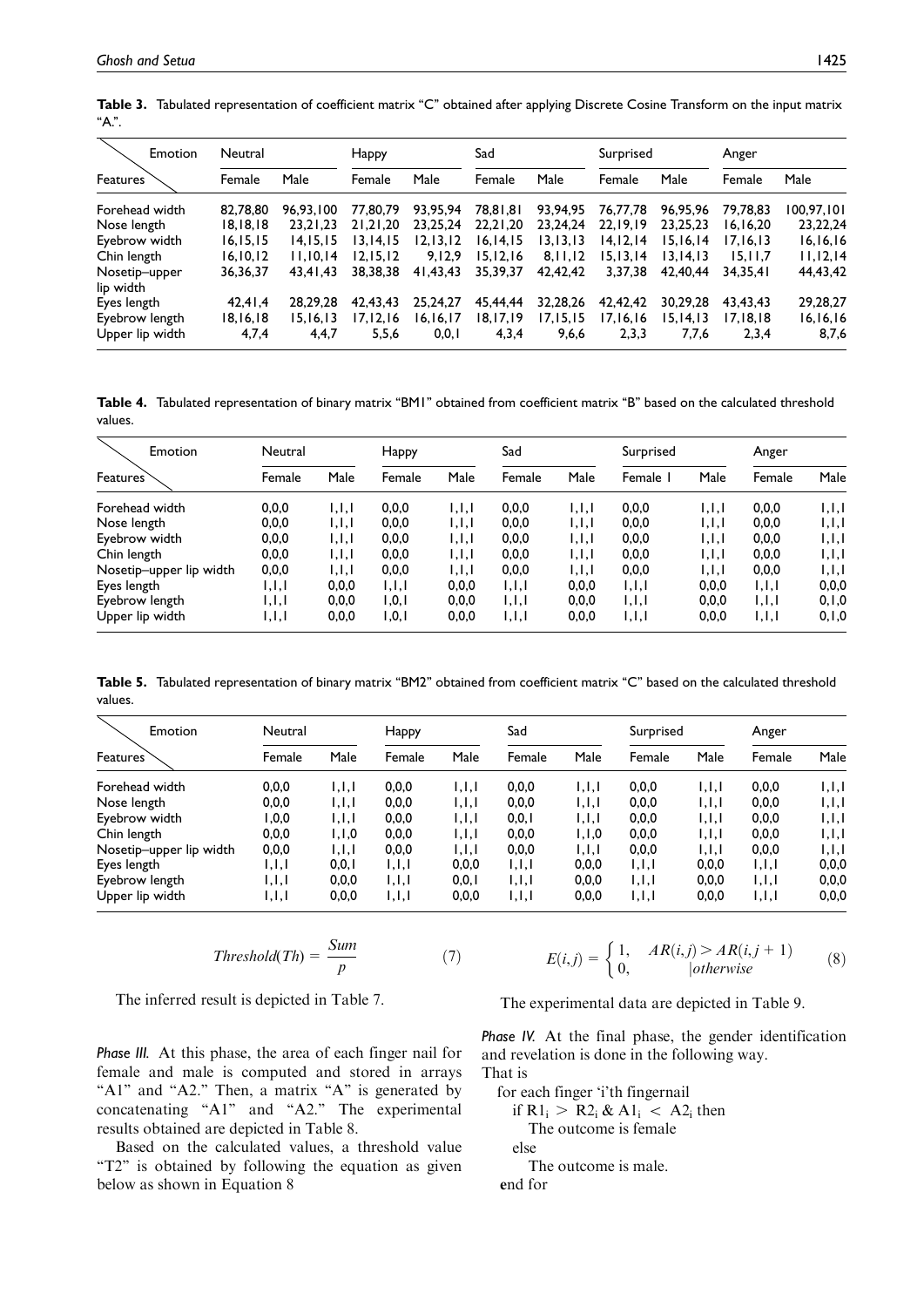

Figure 5. Diagrammatic representation of human hand and the extracted finger nails from respective hands: (a) Diagrammatic representation of the extracted female finger nails, (b) Diagrammatic representation of the extracted male finger nails.<sup>13</sup>

Table 6. Tabulated representation of matrix "M" comprising of the length, width and computed ratios of female and male finger nails.

| Table 7. Tabulated representation of binary matrix generated |
|--------------------------------------------------------------|
| from matrix "M" based on the computed threshold values.      |

| Female                                                                         |                             |                            |                                                |
|--------------------------------------------------------------------------------|-----------------------------|----------------------------|------------------------------------------------|
| Finger type                                                                    | Length                      | Width                      | Ratio 'R I'=<br>length/width                   |
| Thumb<br>Index finger<br>Middle finger<br>Ring finger<br>Little finger<br>Male | 103<br>90<br>94<br>92<br>85 | 69<br>64<br>65<br>63<br>60 | 1.4927<br>1.4062<br>I.4465<br>1.4603<br>1.4167 |
| Finger type                                                                    | Length                      | Width                      | Ratio 'R2'=<br>length/width                    |
| Thumb<br>Index finger<br>Middle finger<br>Ring finger<br>Little finger         | 82<br>72<br>76<br>73<br>70  | 88<br>85<br>87<br>84<br>81 | 0.9318<br>0.8470<br>0.8735<br>0.8690<br>0.8641 |

| Female                       |        |                            |                              |
|------------------------------|--------|----------------------------|------------------------------|
| Finger type                  |        | Length $>$ T1 Width $<$ T2 | Ratio<br>'RI' $>$ T3         |
| Thumb<br>Index finger        |        |                            |                              |
| Middle finger<br>Ring finger |        | o<br>n                     |                              |
| Little finger<br>Male        |        | n                          |                              |
| Finger type                  | Length | Width                      | Ratio 'R2'=<br>length/ width |
| Thumb                        | o      |                            | n                            |
| Index finger                 | 0      |                            |                              |
| Middle finger                | 0      |                            | O                            |
| Ring finger                  | 0      |                            | O                            |
| Little finger                | 0      |                            |                              |

## Conclusion

The face of human is the reflection of his personality. A human face plays a pivotal role in determining the identity of a person. The identity may be with respect to gender, age, caste, creed, emotion and so on. Thus, gender identification is the primitive phase in human identification process. Although there exists several supportive algorithms that serve the purpose of human gender detection, the methodologies proposed in this paper have equally succeeded in determining the gender of human being distinctly. In the first phase of the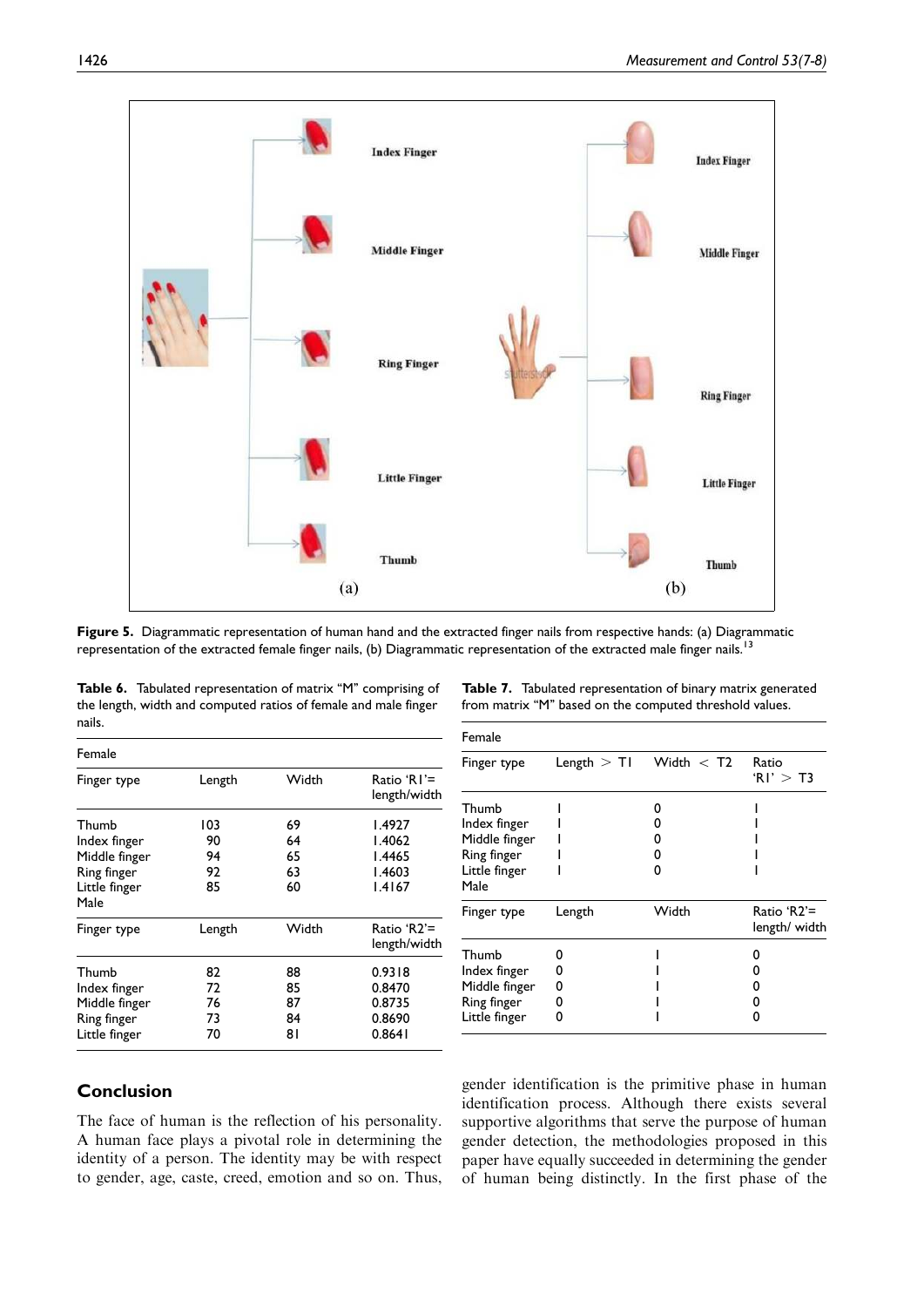Table 8. Tabulated representation of the matrix "AR" comprising of the area of the nail structures of female and male finger nails.

| Finger type   | Area 'Al' of female<br>nail structure | Area 'A2' of male<br>nail structure |
|---------------|---------------------------------------|-------------------------------------|
| Thumb         | 7107                                  | 7216                                |
| Index finger  | 5760                                  | 6120                                |
| Middle finger | 6110                                  | 6612                                |
| Ring finger   | 5796                                  | 6132                                |
| Little finger | 5100                                  | 5670                                |

Table 9. Tabulated representation of binary matrix generated from matrix "AR" based on the computed threshold values.

| Finger type   | $\text{Al}_{i} < \text{Al}_{i}$ | $A2_i > A1$ |
|---------------|---------------------------------|-------------|
| Thumb         |                                 |             |
| Index finger  |                                 |             |
| Middle finger |                                 |             |
| Ring finger   |                                 |             |
| Little finger |                                 |             |

experiment, the various features in a human face have been utilized as the parameters for the experimentation. In our experiment, frontal facial images with different emotions have been considered since based on the emotional state of a person, a variation in facial expression is observed which creates a direct impact on the facial features. This logic has been utilized in length or breadth computation of the extracted features based on their positions in the frontal facial image. Further an attempt has been made to convert the computed values (which are basically the measured distances) from the spatial domain to frequency domain with the help of the FFT algorithm and the DCT algorithm with an objective of generating perfect result. The reason behind the conversion is that in frequency domain it helps to identify the sharpness of the features better than in spatial domain that eventually helps in discriminating the genders of human being. Furthermore, it can be used to identify the bandwidth of a region. This logic has been used in the feature extraction process where feature(s) are extracted based on the Region of Interest principal. In this case, the frequency domain helps in identifying the bandwidth of the boundary surrounding a particular feature. This computation cannot be performed in spatial domain.

In our experiment, the FFT algorithm has yielded improved result than DCT algorithm on the input data set. The reason is that the latter algorithm is best suited for larger input set roughly twice the length of data on which the FFT algorithm is implemented with even symmetry.

In the final phase of our experiment, an attempt has been made to identify the human gender based on the shape and structure of a human finger nail. However, in this part of the experiment we have made certain assumptions based on which the experimentation has been carried out. It includes the following:

- The actual nail area has been considered for female/male excluding the extended part of the nail.
- 2. The size of the actual nail structure has been resized to a specific dimension before performing the computation since with different input images the size of the nail structure may vary.
- 3. For experimentation, one must choose the same alignment for hands, that is, either left hand or right hand. In our experiment, we have chosen the left hand for both male and female gender whose all five finger nails have been used respectively to perform the computation.

#### Declaration of conflicting interests

The author(s) declared no potential conflicts of interest with respect to the research, authorship and/or publication of this article.

#### Funding

The author(s) disclosed receipt of the following financial support for the research, authorship and/or publication of this article: Mrs S.G. and Prof. S.K.S. have received the funding support from the Department of Computer Science and Engineering, University of Calcutta. The terms of this arrangement have been approved by the University of Calcutta in accordance with its policy on its objectivity in research.

#### ORCID iD

Sayantani Ghosh **b** https://orcid.org/0000-0003-0006-3602

#### References

- 1. Bergland GD. A guided tour of the fast Fourier transform. IEEE Spectrum 1969; 6: 41–52.
- 2. https://www.allure.com/story/popular-nail-shapes
- 3. Jose MB, Juan BC and Luis B. Robust gender recognition by exploiting facial attributes dependencies. Pattern Recogn Lett 2014; 36: 228–234.
- 4. Jordi M, Alberto A and Roberto P. Local deep neural networks for gender recognition. Pattern Recogn Lett 2016; 70: 80–86.
- 5. Caifeng S. Learning local binary patterns for gender classification on real-world face images. Pattern Recogn Lett 2012; 33: 431–437.
- 6. Rajeev R, Vishal MP and Rama C. HyperFace: a deep multi-task learning framework for face detection, landmark localization, pose estimation, and gender recognition. IEEE Trans Pattern Anal Mach Intell 2019; 41: 121–135.
- 7. Moghaddam B and Yang MH. Learning gender with support faces. IEEE Trans Pattern Anal Mach Intell 2002; 24: 707–711.
- 8. Ng CB, Tay YH and Goi BM. A review of facial gender recognition. Pattern Anal Appl 2015; 18: 739–755.